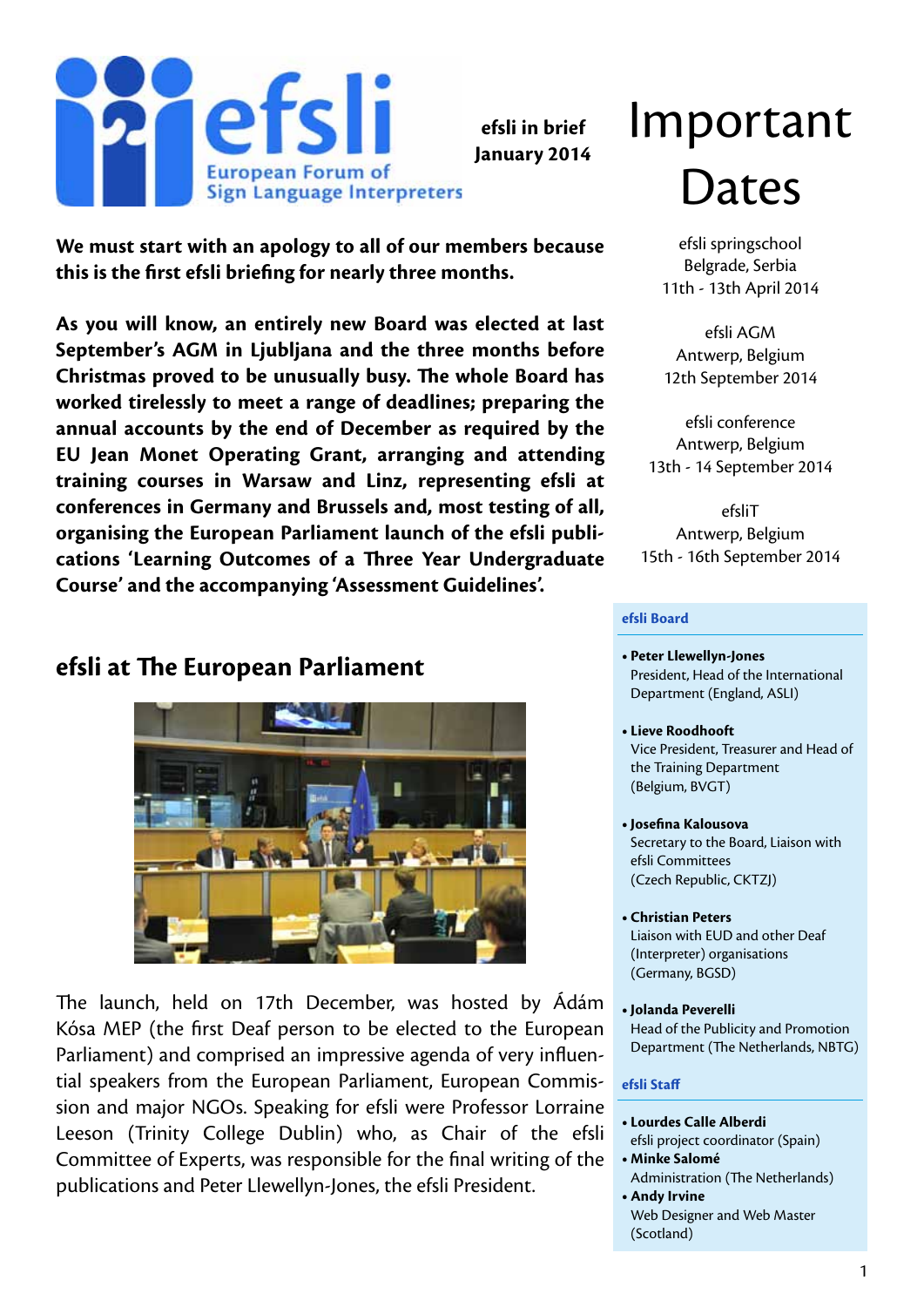As you can imagine, organising such an event is an extremely complex process and we are indebted to Lourdes Calle who coordinated the three-year project and, in the run-up to the launch, guided us through the minefield of etiquette, protocols and security clearance by working closely with Ádám Kósa's office.

There is only space here to record our sincere gratitude to the efsli members, academics and practitioners who contributed to the project by participating in the three efsli working seminars in Utrecht, Hamburg and Dublin. A full report of the project and the European Parliament launch will appear in the efsli Newsletter later this month.

In the meantime, news of what else we have been up to since the AGM in September.



#### **European Network of "Social" (Public Service) Interpreters**

Before stepping down as efsli President at the AGM in Ljubljana, Marinella Salami arranged for the incoming President to attend the inaugural meeting of a new European Network of Public Service Interpreters. The meeting at the Committee of the Regions in Brussels on 3rd and 4th October was chaired by Pascal Rillof, Sector Coordinator, Public Service Interpreting and Translation for Flanders (Kruispunt Migratie-Integratie) and the attendees included academics/teachers of Public Service Interpreting training courses, representatives of European interpreting organisations (e.g. EULITA, efsli) and service providers (agencies, public institutions, etc.) from accross Europe and representatives from the Eurpean Commission Directorate General for Interpreting. The discusions focused on the differing levels of competence of spoken language public service interpreters accross the member states and the need for better training if migrants are to access essential services thoughout the EU.

It was agreed that a formal organisation should be established to take the lead in improving the quality of the interpreting services necessary for migrants across Europe are to achieve full citizenhip. The efsli President now sits on the stearing committee and two of the subcommittees charged with developing the organisation and planning the first stages of its work. As soon as the subcommittees have met a fuller report explaining efsli's role and how its affiliation can enhance efsli's work will be made available to the members. The next meeting of the Network will be held at Alcalá University in Madrid on 2nd April, the day before the 5th International Conference on Public Service Translation and Interpreting.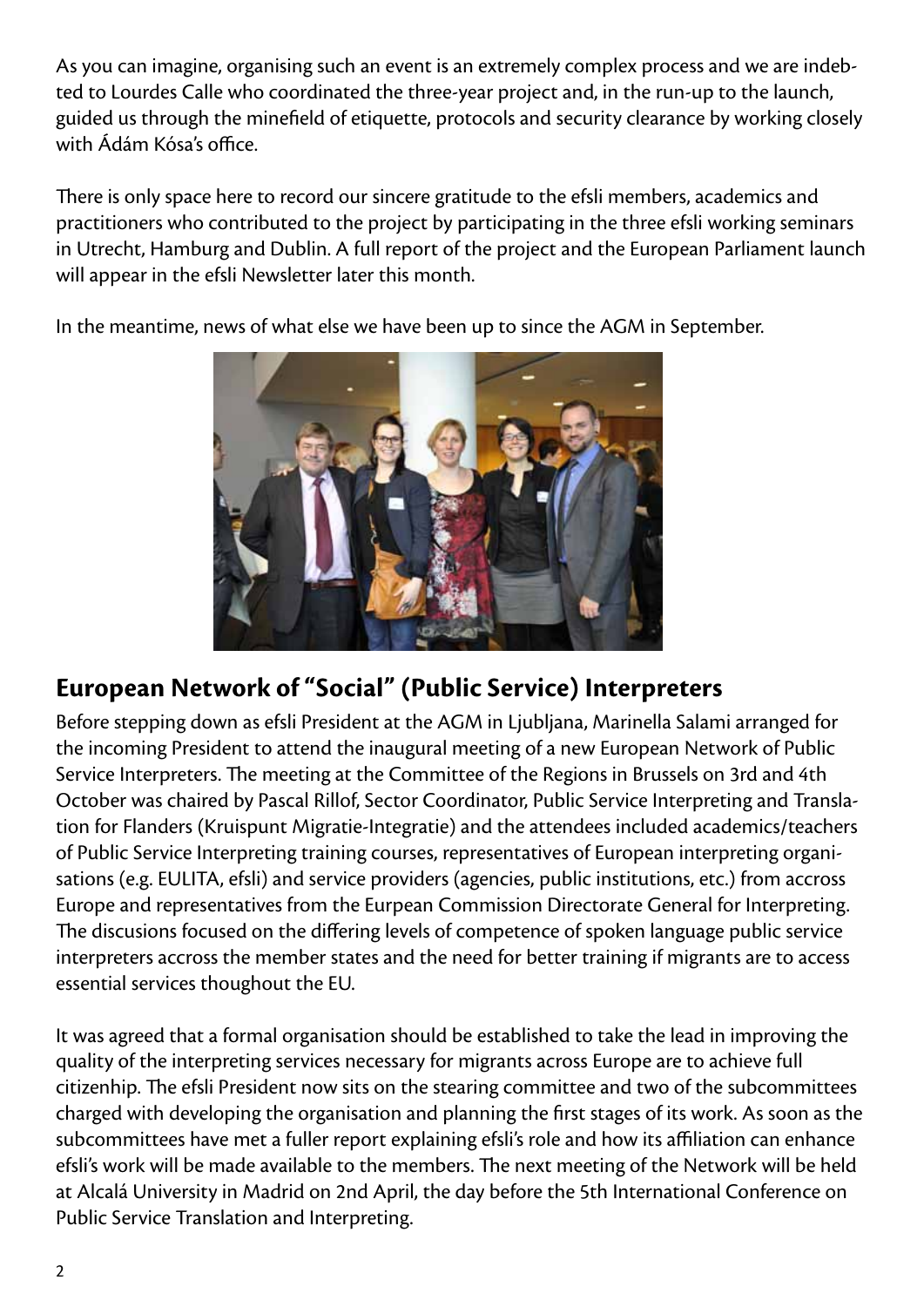## **JUSTISIGNS**

The first meeting of the JUSTISIGNS project partners was held at Trinity College Dublin on 5th and 6th December. The three-year EC-funded project will develop training for sign language interpreters working in legal settings, legal professionals on how to best work with interpreters and programmes to raise the Deaf Communities' awareness of their rights and how to gain equal access to the legal systems in their own countries. The partners working on the project are University of Leuven Faculty of Arts Antwerp; efsli; Heriot Watt University, Edinburgh; Centre for Deaf Studies, Trinity College Dublin; Interkantonal Hochschule für Heilpâdagogic, Zurich; Interesource Group (Ireland) Limited; EULITA.

#### **INSIGN**

It was confirmed in October that the European Commission has agreed to fund a one-year project to develop a remote video interpreting platform to allow deaf people immediate access to the EU institutions. The first meeting of the partners is scheduled for January 14th in Brussels. Efsli is taking the lead in researching current provision, describing the type of interpreting service to be established, providing specialist training for the interpreters and evaluating the quality of the interpreting available through the VRI platform.

The project partners are: the European Union of the Deaf (EUD) Belgium; DNEXTEP Consulting S.L. (Designit) Spain; Ivés, France; Significan't/SignVideo, UK; efsli, Belgium; Heriot Watt University, Scotland.

During the research phase it is likely that we will have to survey and consult the efsli full members (national associations). Again, efsli will be reporting regularly on the progress of the project.

#### **Training**

**11-13 April 2014 efsli Spring School, Belgrade, Serbia "Interpreting Research"**

In association with the Serbian Association of Sign Language Interpreters (ATSZJ)

Please note: the deadline for the 'call for trainers' is 20th January. Information on the Spring School is available on the efsli website **<http://efsli.org/call-for-trainers-efsli-spring-school-2014/>**